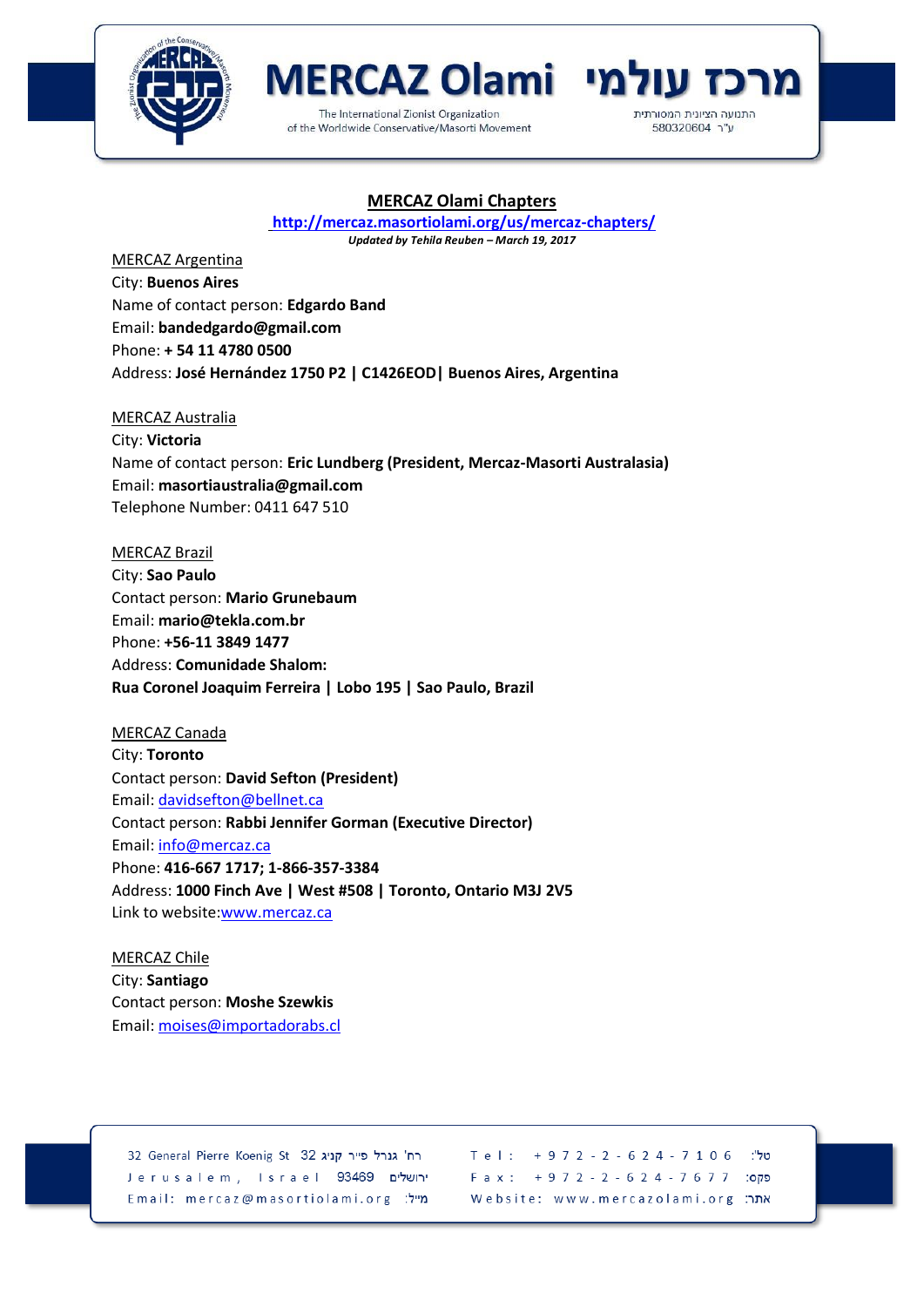MERCAZ France City: **Paris** Contact person: **Claude Machline** Email: [claude.machline@macpro.fr](mailto:claude.machline@macpro.fr) Address: **40 Avenue de Suffren | 75015 | Paris, France**

MERCAZ Germany

City: **Berlin** Name of Rabbi: **Rabbi Gesa Ederberg** Email: [ederberg@masorti.de](mailto:ederberg@masorti.de) Contact person: **Cornelia Rieger** Email: [cornelia.rieger@masorti.de](mailto:cornelia.rieger@masorti.de) Phone: **+49 (0) 30 21016551** Address: **4 Eislebener | Berlin, Germany** Mercaz-Deutschland website: [http://www.mercaz.de](http://www.mercaz.de/)

MERCAZ Hungary

City: **Budapest** Contact person: **Adam Schonberger** Email: [adam.schonberger@gmail.com](mailto:adam.schonberger@gmail.com) Address: **Dorzsma Doz 18 | Budapest, XIV Hungary**

MERCAZ Israel City: **Jerusalem** Contact person: **Yizhar Hess (Executive Director)** Email: [yhess@masorti.org](mailto:yhess@masorti.org) Contact person: **Miguel Harf (MERCAZ Olami Vice President for Israel)** Email: [miguelan@zahav.net.il](mailto:miguelan@zahav.net.il) Phone: **+972-2-565-8000** Address: **98 Derech Hevron | P.O. Box 7559 | 91074 | Jerusalem, Israel**

MERCAZ Mexico City: **Mexico D.F.** Contact person: **Rabbi Marcelo Rittner** Email: [mrittner@gmail.com](mailto:mrittner@gmail.com) Address: **602 Sierra Vertientes | MEXICO D.F., MEXICO 11000**

MERCAZ Olami (Central Office) City: **Jerusalem** For general inquiries: [mercaz@masortiolami.org](mailto:mercaz@masortiolami.org?subject=Conatct%20via%20www.mercazolami.org) Contact person: **Rabbi Mauricio Balter (Executive Director)** Email: [RabbiBalter@mercazolami.org](mailto:RabbiBalter@mercazolami.org) Contact person: **Tehila Reuben (Communications and Projects)** Email: [Tehila@masortiolami.org](mailto:Tehila@masortiolami.org) Phone: **+972-2-624-7106** Address: **32 General Pierre Koenig St. | 4th Floor | Jerusalem, Israel 93469**

MERCAZ Russia City: **Moscow**